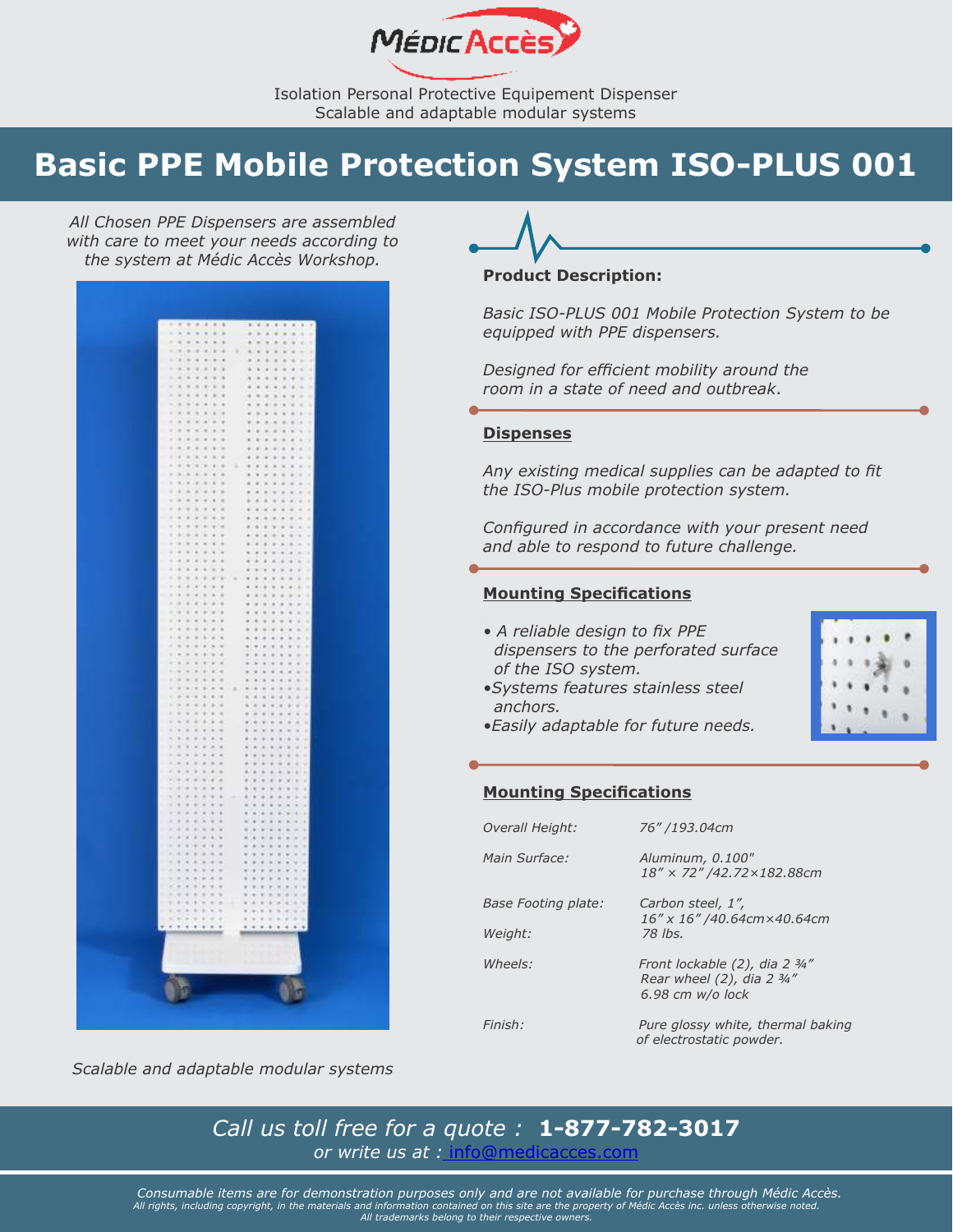

# **Preset PPE Mobile Protection System ISO-PLUS 002**

*All Chosen PPE Dispensers are assembled with care to meet your needs according to the system at Médic Accès Workshop.* 





### **Product Description:**

*Preset ISO-PLUS 002 Mobile Protection System.* 

*Designed for efficient mobility around the room in a state of need and outbreak.*

## **Equipped with the following PPE dispensers:**

| • M05         | - Face Mask-Shield style                         |
|---------------|--------------------------------------------------|
| $\cdot$ GO4F  | - Gloves (4) boxes                               |
| • M01         | - Face Mask-Ear loop style                       |
| • PINO1       | - ISO Precaution Sign                            |
| • MICRO01     | - Container dispenser (Hydro Alcoholic Solution) |
| • VO1A        | - Wipes disinfectant cleaners                    |
| <b>• SG20</b> | - Disposable gowns 2 X 10                        |
| • WHS01       | - "Wash your hands" Sign                         |
| $\cdot$ PP02  | - Multipurpose basket (Shoe/Head cover etc.)     |
|               |                                                  |

• **TA02** *- Large shelves (2) (Gowns/N95 etc.)*

For PPE dispensers specifications, please refer to the Dispensers Section on the website<www.medicacces.ca>

# **This Mobile Protection System, may include all the PPE for the following Infection control precautions\***

- *Standard precautions*
- *Contact precautions*
- *Droplet precautions*
- *Airborne precautions*
- *Full barrier precautions*

*\*Refer to the isolation precautions conditions in force.*

# **Product Specifications**

*Please refer to the Basic Product Datasheet,# ISO-PLUS001*



*Call us toll free for a quote :* **1-877-782-3017** *or write us at :* [info@medicacces.com](mailto:info@medicacces.com)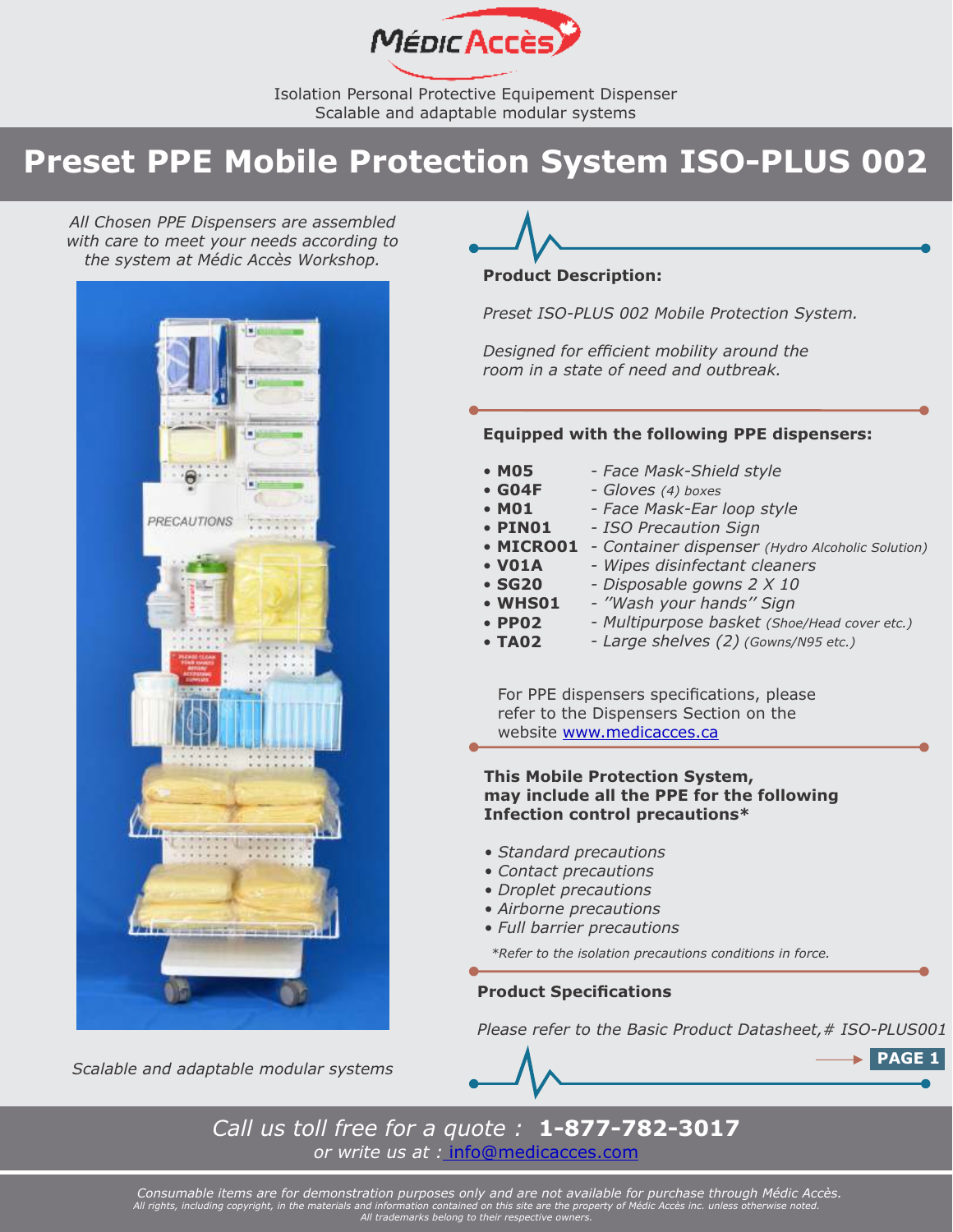

# **Preset PPE Mobile Protection System ISO-PLUS 003**

*All Chosen PPE Dispensers are assembled with care to meet your needs according to the system at Médic Accès Workshop.* 



*Scalable and adaptable modular systems*



### **Product Description:**

*Preset ISO-PLUS 003 Mobile Protection System.* 

*Designed for efficient mobility around the room in a state of need and outbreak.*

## **Equipped with the following PPE dispensers:**

| $\cdot$ GO3F<br>• M05 | - Gloves (3) boxes<br>- Face Mask-Shield style |
|-----------------------|------------------------------------------------|
| • M01                 | - Face Mask-Ear loop style                     |
| $\cdot$ PIN01         | - ISO Precaution Sign                          |
| • VO1A                | - Wipes disinfectant cleaners                  |
| <b>• WHS01</b>        | - "Wash your hands" Sign                       |
| <b>• SG20</b>         | - Disposable gowns 2 X 10                      |
| $\cdot$ PP01          | - Multipurpose basket (Shoe/Head cover etc.)   |
| <b>• TA02</b>         | - Large shelves (3) (Gowns/N95 etc.)           |

For PPE dispensers specifications, please refer to the Dispensers Section on the website<www.medicacces.ca>

# **This Mobile Protection System, may include all the PPE for the following Infection control precautions\***

- *Standard precautions*
- *Contact precautions*
- *Droplet precautions*
- *Airborne precautions*
- *Full barrier precautions*

*\*Refer to the isolation precautions conditions in force.* 

# **Product Specifications**

*Please refer to the Basic Product Datasheet,# ISO-PLUS001*



*Call us toll free for a quote :* **1-877-782-3017** *or write us at :* [info@medicacces.com](mailto:info@medicacces.com) 

*Consumable items are for demonstration purposes only and are not available for purchase through Médic Accès. All rights, including copyright, in the materials and information contained on this site are the property of Médic Accès inc. unless otherwise noted. All trademarks belong to their respective owners.*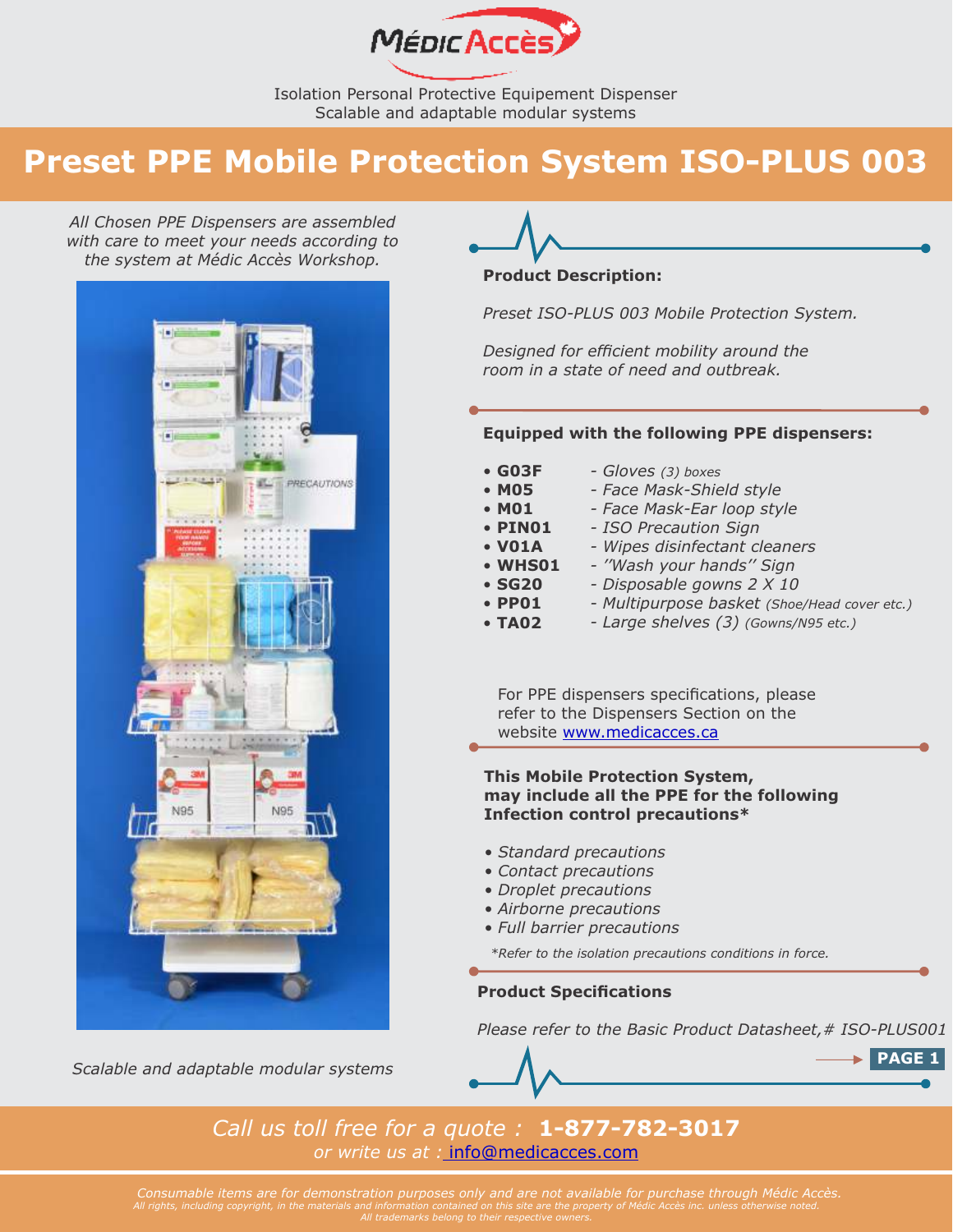

# **Preset PPE Mobile Protection System ISO-PLUS 004**

*All Chosen PPE Dispensers are assembled with care to meet your needs according to the system at Médic Accès Workshop.* 



*Scalable and adaptable modular systems*



#### **Product Description:**

*Preset ISO-PLUS 004 Mobile Protection System.*

*Designed for efficient mobility around the room in a state of need and outbreak.*

#### **Equipped with the following PPE dispensers:**

| • MO3          | - Face Mask-N95 style x2                     |
|----------------|----------------------------------------------|
| $\cdot$ GO3F   | - Gloves (3) boxes                           |
| • WHS01        | - "Wash your hands" Sign                     |
| $\cdot$ PP05   | - Multipurpose basket (Shoe/Head cover etc.) |
| $\cdot$ PINO1  | - ISO Precaution Sign                        |
| • TA02         | - Large shelf (Gowns/N95 etc.)               |
| <b>• INS01</b> | - Acrylic top 1/4" for wire shelf (Writing)  |
| • DY1S         | - Large capacity basket for Disposable gowns |
|                |                                              |
|                |                                              |

For PPE dispensers specifications, please refer to the Dispensers Section on the website<www.medicacces.ca>

### **This Mobile Protection System, may include all the PPE for the following Infection control precautions\***

- *Standard precautions*
- *Contact precautions*
- *Droplet precautions*
- *Airborne precautions*
- *Full barrier precautions*

*\*Refer to the isolation precautions conditions in force.* 

## **Product Specifications**

*Please refer to the Basic Product Datasheet,# ISO-PLUS001*



*Call us toll free for a quote :* **1-877-782-3017** *or write us at :* [info@medicacces.com](mailto:info@medicacces.com)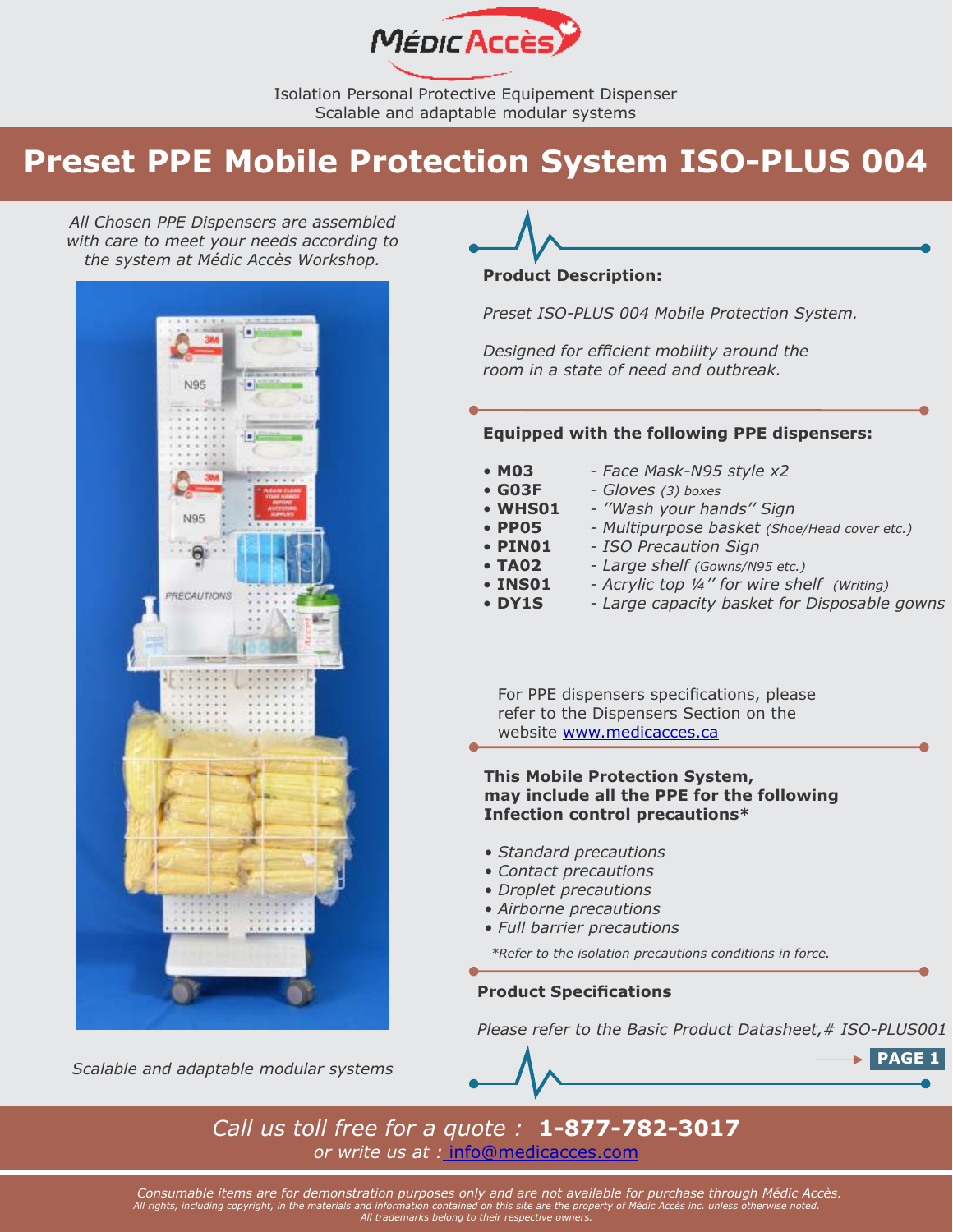

# **Preset PPE Mobile Protection System ISO-PLUS 005**

*All Chosen PPE Dispensers are assembled with care to meet your needs according to the system at Médic Accès Workshop.* 



*Scalable and adaptable modular systems*



## **Product Description:**

*Preset ISO-PLUS 005 Mobile Protection System.*

*Designed for efficient mobility around the room in a state of need and outbreak.*

# **Equipped with the following PPE dispensers:**

| • MO5   | - Face Mask-Shield style                     |
|---------|----------------------------------------------|
| • G03F  | - Gloves (3) boxes                           |
| • PP03  | - Multipurpose basket (Bedpan/Commode Bag)   |
| • SC001 | - Shoe covers                                |
| • PINO1 | - ISO Precaution Sign                        |
| • MO3   | - Face Mask-N95 style                        |
| • VO1A  | - Wipes disinfectant cleaners                |
| • MO1   | - Face Mask-Ear loop style                   |
| • WHS01 | - "Wash your hands" Sign                     |
| • DY1S  | - Large capacity basket for Disposable gowns |
| • TA02  | - Large shelf (Gowns/N95 etc.)               |
|         |                                              |

For PPE dispensers specifications, please refer to the Dispensers Section on the website<www.medicacces.ca>

# **This Mobile Protection System, may include all the PPE for the following Infection control precautions\***

- *Standard precautions*
- *Contact precautions*
- *Droplet precautions*
- *Airborne precautions*
- *Full barrier precautions*

*\*Refer to the isolation precautions conditions in force.* 

# **Product Specifications**

*Please refer to the Basic Product Datasheet,# ISO-PLUS001*



*Call us toll free for a quote :* **1-877-782-3017** *or write us at :* [info@medicacces.com](mailto:info@medicacces.com)